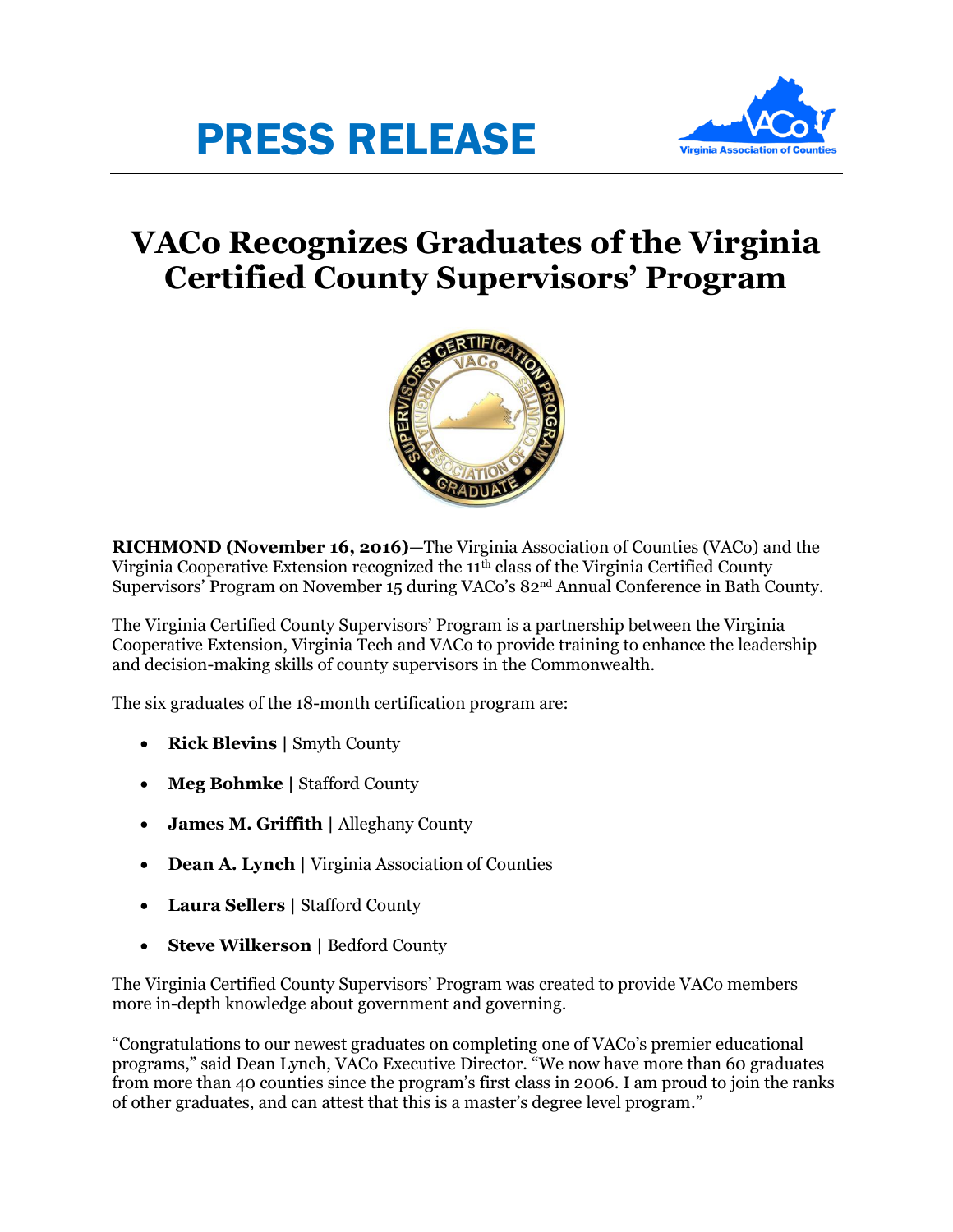Virginia Cooperative Extension partners with Virginia Tech and VACo to develop and deliver the program. "This program is a great example of Virginia Cooperative Extension growing its partnership with an organization to strengthen the impact of our community viability efforts and to collaborate with other agencies to provide leadership education," said Dr. Michael Chandler, Professor Emeritus at Virginia Tech and one the program's instructor along with Dr. Martha Walker, Extension Viability Specialist.

The Virginia Certified County Supervisors' Program provides an overview of the issues, expectations, and practices associated with serving as a county supervisor as well as detailed information about local government. Each participant completes five core courses featuring both classroom instruction and self-directed learning on leadership development, duties and responsibilities of public officials, community planning, local government finance, and collaborative governance.

For more information about the County Supervisor Certification Program, contact [Dean Lynch,](mailto:dlynch@vaco.org) Executive Director, at [dlynch@vaco.org](mailto:dlynch@vaco.org) or 804.343.2511.

# **[Supervisor Certification Past Graduates](http://www.vaco.org/vaco/vaco-honors/awards-honors/supervisors-certification-graduates/)**

# **[2015](https://www.vaco.org/wp-content/uploads/2020/09/SupCert15.pdf)**

**Pattie Cooper-Jones,** Prince Edward County; **Jane D. Dittmar,** Albemarle County; **Stephanie L. Koren,** Louisa County; **Jack White,** Mathews County

# **[2014](https://www.vaco.org/wp-content/uploads/2020/09/SupCert14.pdf)**

**Jason Daniel Bellows,** Lancaster County; **Alexa Fritz,** Culpeper County; **Roger T. Hayden,** Patrick County; **H.A. "Andy" McCready,** Pulaski County; **Charles A. Stacy,** Tazewell County

# **[2013](https://www.vaco.org/wp-content/uploads/2020/09/SupCert13.pdf)**

**John Cataldo,** Brunswick County; **Claire Anne Collins,** Bath County; **William F. "Bill" Gandel,** Prince George County; **Don C. Gantt, Jr.,** Prince Edward County; **John Haynes,** Richmond County; **Dana G. Kilgore,** Wise County; **Phil D. McCraw,** Carroll County; **Phillip "Bart" Perdue,** Bath County; **Cassandra L. Stish,** Buckingham County; **Robert "Bob" Thomas, Jr.,** Stafford County; **Kevin Wagner,** Highland County; **John R. Woodward,** Page County

#### **[2012](https://www.vaco.org/wp-content/uploads/2020/09/SupCert12.pdf)**

**Joseph C. Straten**, Washington County